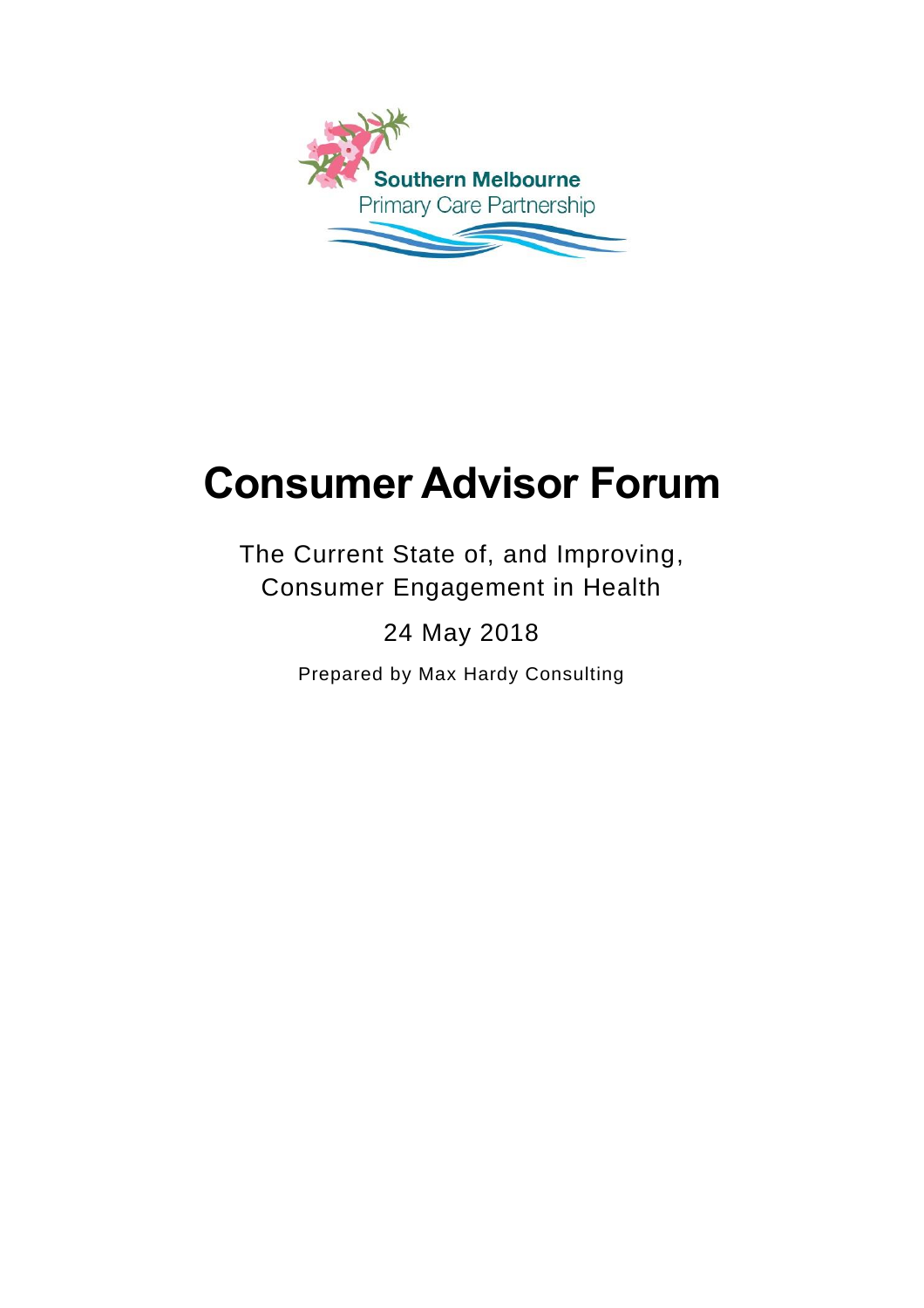## **Table of Contents**

| 1.0 |       |                                                                             |  |  |  |
|-----|-------|-----------------------------------------------------------------------------|--|--|--|
| 1.1 |       |                                                                             |  |  |  |
| 2.0 |       |                                                                             |  |  |  |
| 2.1 |       | What are Primary Care Partnerships? - Sally Howe, Cabrini Health & Chair of |  |  |  |
|     |       |                                                                             |  |  |  |
| 2.2 |       | Safer Care Victoria and the Changing Role of Consumer Engagement - Belinda  |  |  |  |
|     |       |                                                                             |  |  |  |
|     | 2.2.1 | Some Key Initiatives of SCV focusing on Consumer Engagement 4               |  |  |  |
|     | 2.2.2 |                                                                             |  |  |  |
|     | 2.2.3 |                                                                             |  |  |  |
| 3.0 |       | Session 1: Consumer Value and Support for Consumer Engagement  6            |  |  |  |
| 3.1 |       |                                                                             |  |  |  |
| 3.2 |       |                                                                             |  |  |  |
| 3.3 |       | How is that (Consumer Engagement and Support for Engagement) documented?7   |  |  |  |
| 4.0 |       |                                                                             |  |  |  |
| 4.1 |       |                                                                             |  |  |  |
|     | 4.1.1 |                                                                             |  |  |  |
|     | 4.1.2 | What could be done to improve consumer engagement?10                        |  |  |  |
| 4.2 |       |                                                                             |  |  |  |
|     | 4.2.1 | What resources are effective in supporting consumer engagement?11           |  |  |  |
|     | 4.2.2 | What could be done to improve consumer engagement?11                        |  |  |  |
| 5.0 |       | Panel Session: Advocacy - Resourcing - Recruiting 13                        |  |  |  |
| 6.0 |       | Session 3: Short and Long Term Goals for Consumer Engagement 14             |  |  |  |
| 6.1 |       |                                                                             |  |  |  |
| 6.2 |       | SMPCP Community Consumer Collaboration Group (CCCG)  14                     |  |  |  |
| 6.3 |       |                                                                             |  |  |  |
| 6.4 |       |                                                                             |  |  |  |
| 6.5 |       |                                                                             |  |  |  |
| 6.6 |       |                                                                             |  |  |  |
| 7.0 |       |                                                                             |  |  |  |
| 7.1 |       |                                                                             |  |  |  |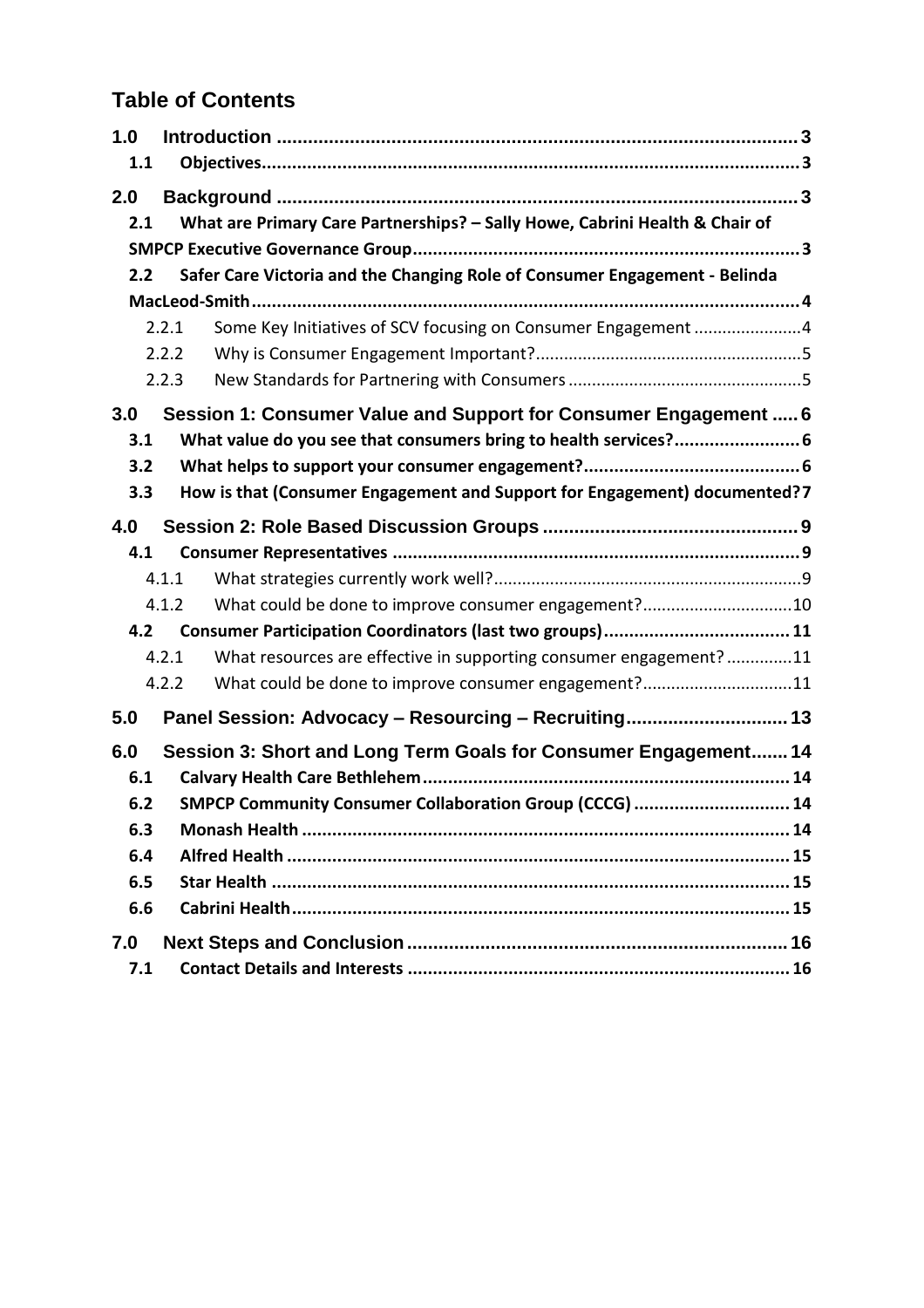## <span id="page-2-0"></span>**1.0 Introduction**

The Consumer Advisor Forum has been organised by the Community Consumer Collaboration Group (CCCG), a working group of Southern Melbourne Primary Care Partnership (SMPCP). The purpose of this forum is to bring together consumer and community representatives and key personnel with responsibility for supporting consumer engagement drawn from SMPCP Partner Agencies.

The forum held on 24 May 2018, included approximately 40 representatives including consumers and key personnel from health agencies. This included representatives from Star Health, Cabrini Health, Alfred Health, Calvary Care - Bethlehem, Monash Health, Connect Health & Community, Headspace, Monash Partners, Safer Care Victoria, MPN Alliance Australia, Voices of the Valley and the Southern Melbourne Primary Care Partnership. The attendees also included many people with a primary role of representing health care consumers.

The purpose of the day was to review the current state of consumer engagement and develop potential ideas on how to better improve engagement between health care providers and health consumers.

#### <span id="page-2-1"></span>**1.1 Objectives**

The forum provided an opportunity for consumer 'representatives' and the coordinators with responsibility for consumer participation to learn from one another. The objectives of this forum are to achieve the following;

- **Increased consumer participation in the governance, guidance and evaluation** of SMPCP Partner Agencies;
- **If Identify consumer engagement support needs and/or training opportunities that** the SMPCP could facilitate along with Partner Agencies; and
- Establish a Consumer Engagement Network to share information and undertake joint activities across SMPCP Partner Agencies.

## **2.0 Background**

#### <span id="page-2-3"></span><span id="page-2-2"></span>**2.1 What are Primary Care Partnerships? – Sally Howe, Cabrini Health & Chair of SMPCP Executive Governance Group**

The Southern Melbourne Primary Care Partnership is the third largest partnership in the State of Victoria, which has a total of 28 different primary care partnerships. The purpose of these partnerships is to strengthen the primary health sector and improve health and well-being outcomes across the sector. These partnerships commonly involve a mix of hospitals, community health, local government and community service organisations offering a wide range of health and community services. The purpose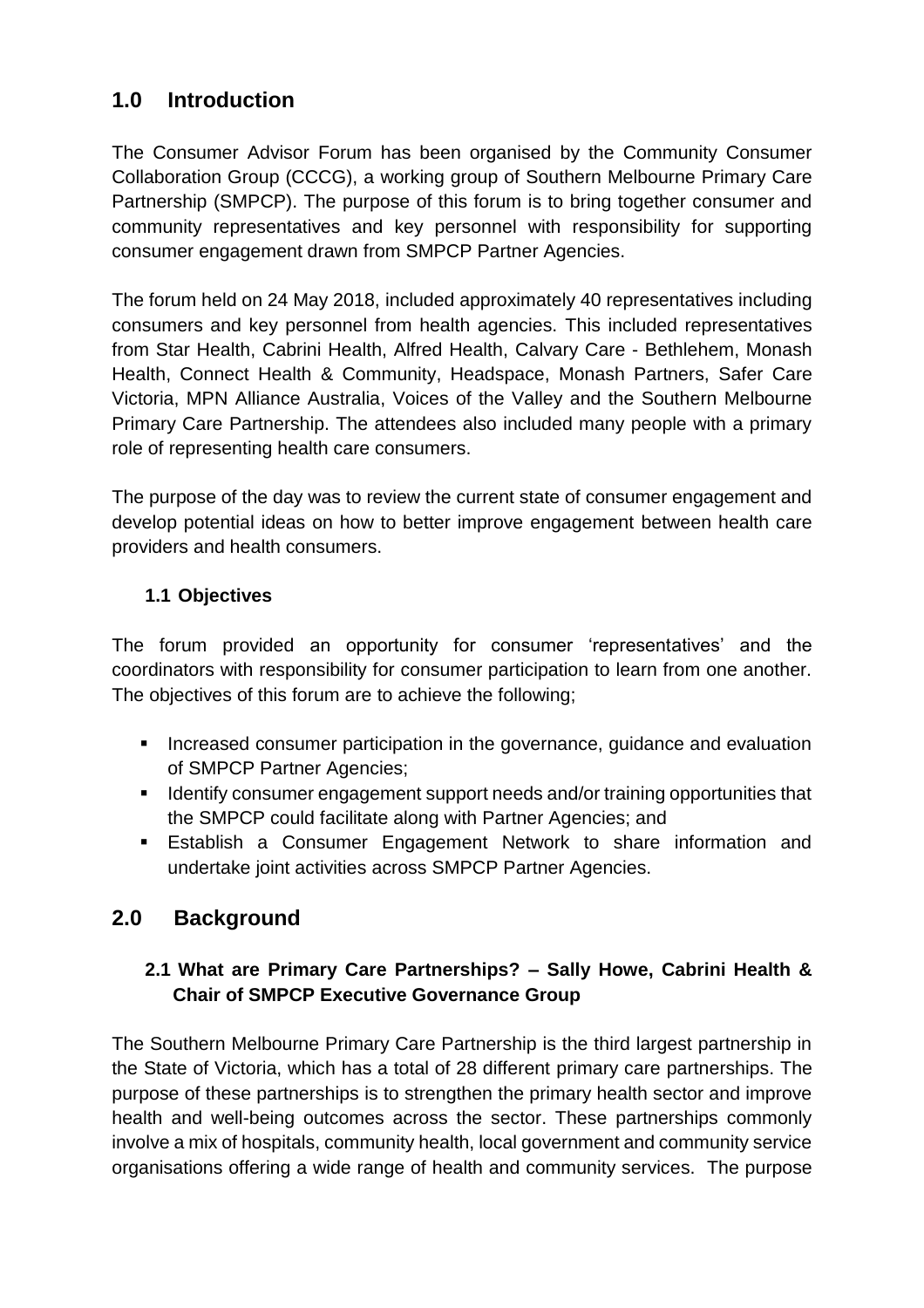of the SMPCP is to help deliver better health outcomes and stronger communities across the municipalities of Bayside, Glen Eira, Kingston, Port Phillip and Stonnington.

Sally Howe highlighted the work undertaken by the SMPCP to develop the Community Health Model of Care which brought together consumers, clinicians and managers from all four Community Health Services in the SMPCP catchment to co-design a model of care that provides care options for clients when they are self-managing and when they need comprehensive assistance and care coordination. It has 'built in' fluidity enabling the client to move through care options dependent on their changing health status. The implementation of the Model of Care has provided consumers with a consistent community health experience across the catchment.

#### <span id="page-3-0"></span>**2.2 Safer Care Victoria and the Changing Role of Consumer Engagement - Belinda MacLeod-Smith**

Safer Care Victoria (SCV) is a relatively new initiative, which arose to address the failings and gaps in Victoria's Health System. It was key outcome of the "Duckett Report": Targeting zero: putting patient safety first in Victoria. The mission of Safer Care Victoria is to provide outstanding care for all Victorians, always. SCV embeds consumer engagement as a business as usual approach.

SCV consists of 6 core branches of interest, with one of the main branches focusing on Consumers as Partners. This branch drives an increased interest in engaging consumers in the health care system they are experiencing. The branch focuses on improving patient safety culture, communication breakdowns, unwarranted variation in practice and unwarranted variations in patient experience. This includes opportunities for patients and families to take charge of their own health care, particularly regarding avoidable deaths.

#### *2.2.1 Some Key Initiatives of SCV focusing on Consumer Engagement*

<span id="page-3-1"></span>As consumer engagement is one of the core focuses of SCV they have several initiatives that focus on improving engagement across Victoria. The following outlines some of the core initiatives of SCV:

- **Patient Opinion Pilot: A website with someone directly responsible for care** responding to patient questions
- **The SCV Patient and Family Council: A new committee with 13 members** established by SCV to adopt patient engagement and experience.
- **Patient reported outcome measures and experience measures (PROMS and** PREMS)
- SCV Academy and 'PEER': A systematic approach to aid in high quality RCAs (Root Cause Analysis) if something goes wrong that includes consumer engagement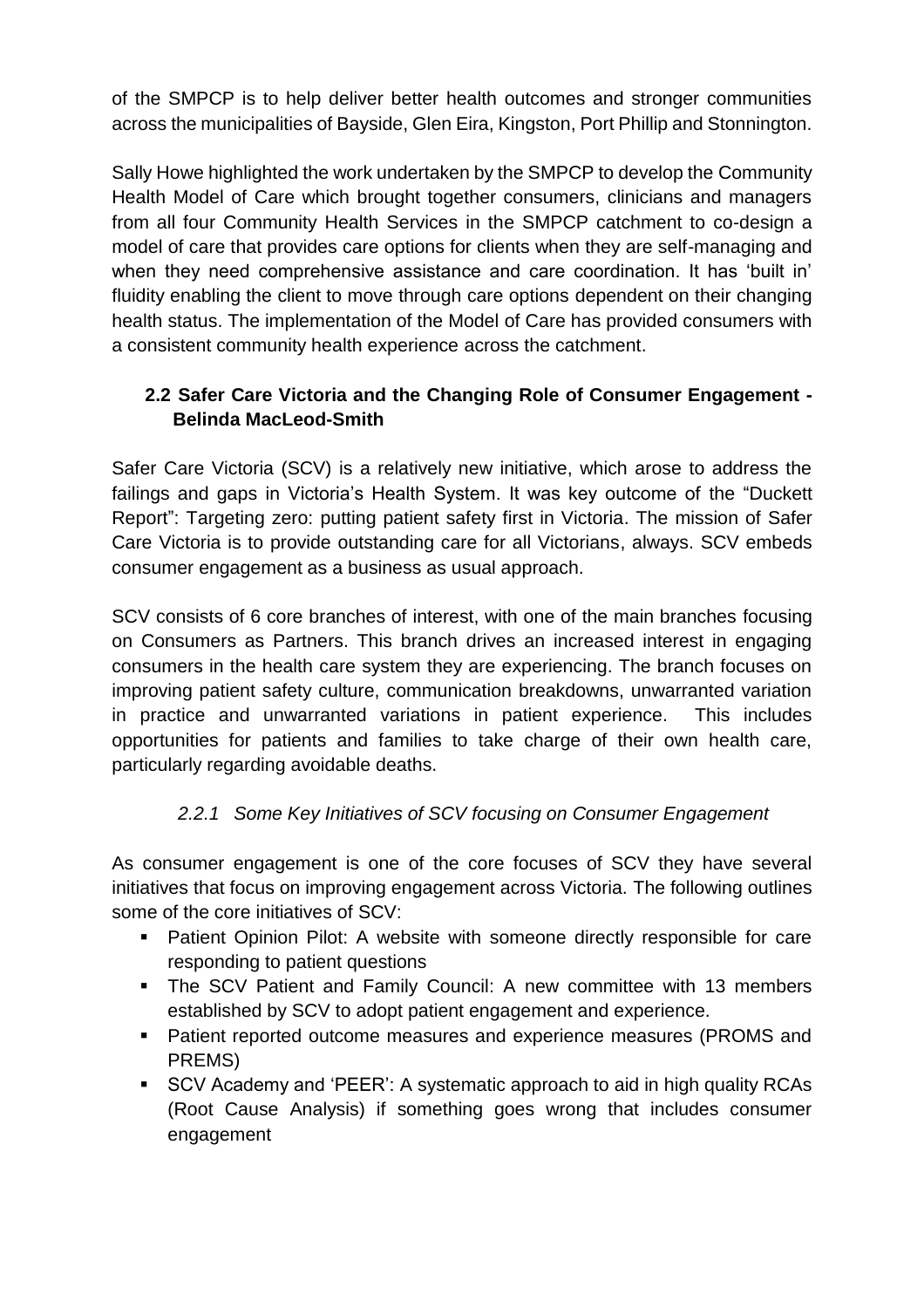Partnering and Healthcare Framework – seeking to evaluate high quality partnering in healthcare. A co-designed framework that has both a consumer lead and a sector lead.

#### *2.2.2 Why is Consumer Engagement Important?*

<span id="page-4-0"></span>There are several reasons why SCV, as well as the industry in general believe that consumer engagement is important for the future of high quality and safe healthcare. The following identify some of the core benefits of consumer engagement in the health industry:

- Big differences in the capacity to promote and enable people to partner in health care
- Not all Victorians participate in their health in an equal way or have their healthcare needs equally well met
- Many Victorians have poor healthcare experiences and poor health outcomes as evidenced by the Victorian Health Experience Survey (VHES)
- VHES also show a big gap in the ability to access interpreters

#### *2.2.3 New Standards for Partnering with Consumers*

<span id="page-4-1"></span>The National Safety and Quality Health Service Standards (NSQHS), which will start being assessed in January 2019. They describe the expected safe, high quality care and systems needed to deliver it. From 2019 it will be required that providers meet the necessary standards to access funding. SCV has helped to inform the development of these new standards with the aim of closing gaps in meeting the required safe health care and consumer engagement standards.

The new standards have included new areas of interest including patient centred care, and partnering with consumers is embedded across every standard. This has included a move to making partnering with consumers a mandatory aspect of health care rather than a choice. The focus is on actively involving patients in their own care, meeting their information needs and sharing decision making.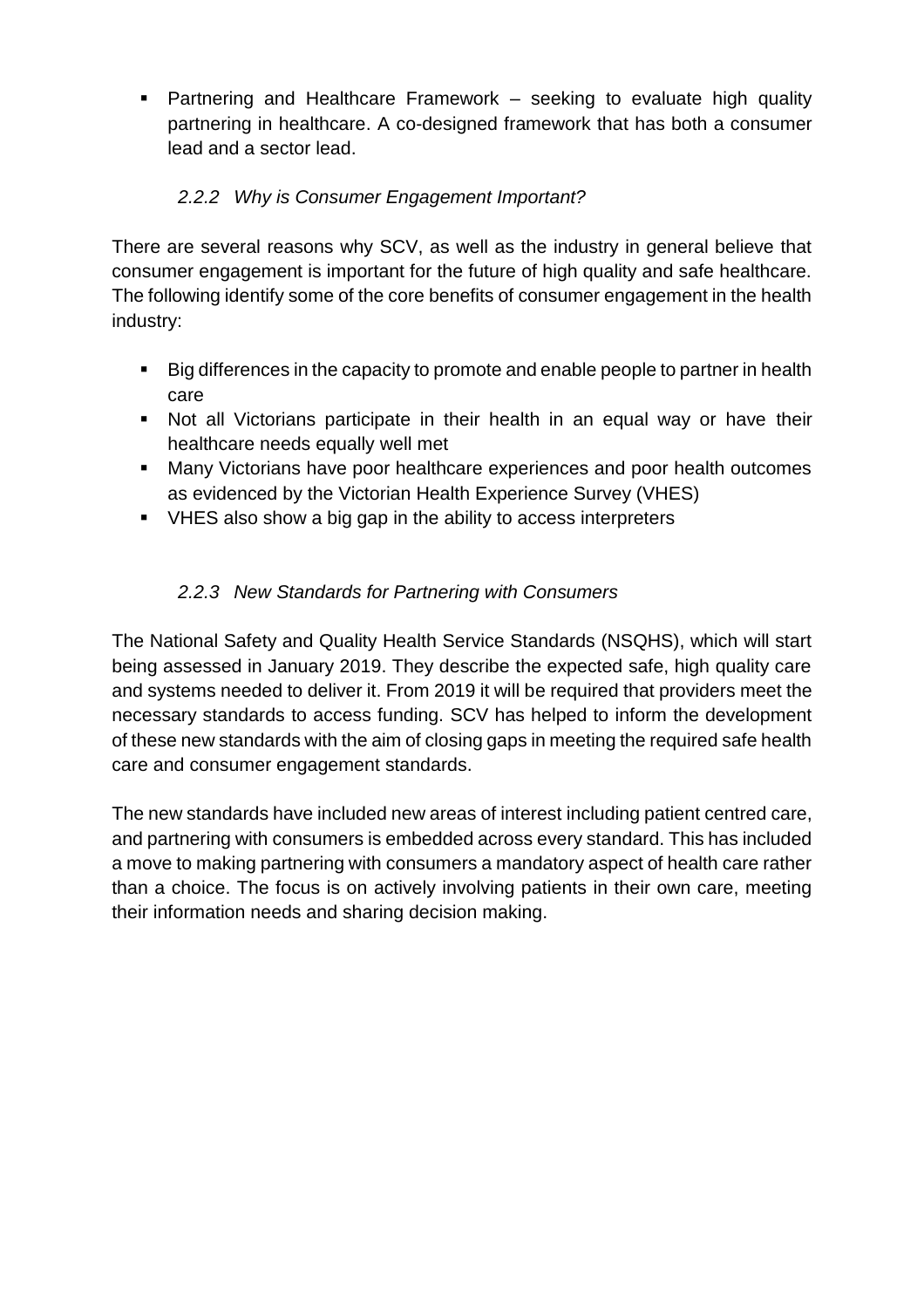## <span id="page-5-0"></span>**3.0 Session 1: Consumer Value and Support for Consumer Engagement**

The first break out session, provided an opportunity for consumers and staff with responsibility for supporting consumer engagement to work together on identifying the value of consumer care and the factors in place to support and document consumer engagement. The core questions asked where:

- What value do you see that consumers bring to health services?
- What helps to support your consumer engagement?
- How is that documented?

The responses included ideas on not only what is working well currently, but also areas that could be improved. The following sections, provide a synthesis of the answers to these questions.

#### <span id="page-5-1"></span>**3.1 What value do you see that consumers bring to health services?**

Participants identified the core areas where consumers add value to the provision of health services. This includes a wide range of responses, including:

- Consumers are vital to the model of care
- Can help with meeting consumer needs
- **Provides detail of the patient lived experience**
- Different perspectives, needs and wants
- **Measure consumer perspectives on value**
- Consumers bring passion
- Consumers see what professionals don't see (blind spots)
- Can provide insights not limited by internal expectations
- Health providers can speak to consumer in a common language
- **If** Identify patient goals

#### <span id="page-5-2"></span>**3.2 What helps to support your consumer engagement?**

Responses identified not only ways consumer engagement is currently supported but also potential avenues for support in the future. For this purpose, no distinction has been made between current and potential future practice. Instead responses have been organised into three key areas, those addressing internal structure and processes, culture and behaviours and information and consumer training. These responses are summarised below:

Structure and Processes

**Board down processes**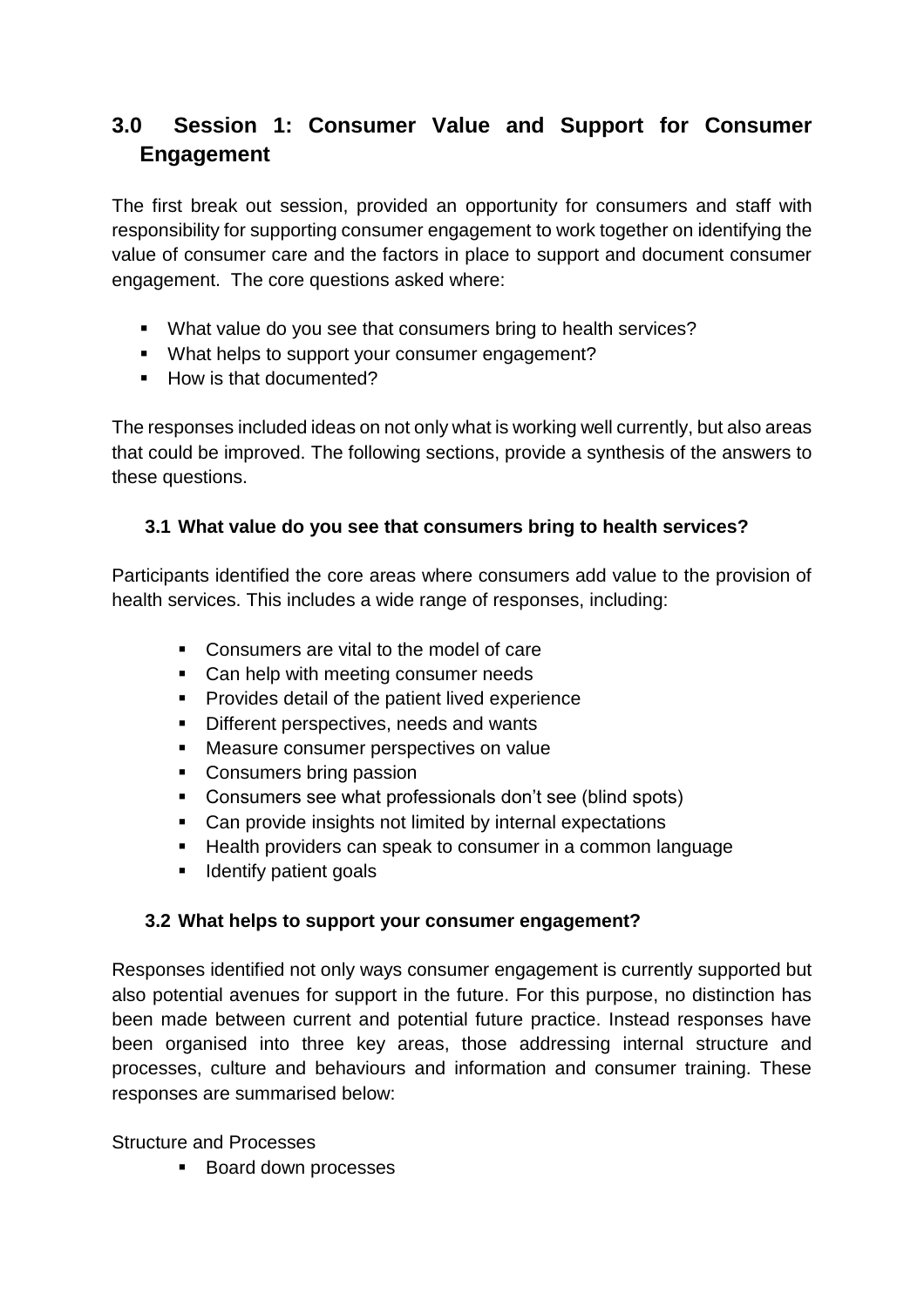- **National Standards (Framework)**
- **Dedicated Staff including those that co-ordinate consumer engagement**
- **Training staff in how to engage consumers**
- **Structure, framework and support for engagement**
- Specific people, clear contact points of engagement and points of contact for consumers
- **Time, budget and resources**

Culture and Behaviours

- **Respecting Individuality**
- Valuing consumers inclusive recognition and welcome
- **Bringing staff and consumers together on an equal level**
- **Meaningful and genuine leadership**
- Organisations providing opportunities to engage
- Not one size fits all individualise approach
- **Fig.** Team approach to consumer engagement
- Patience with staff
- **Feeling valued**
- **Provide information in simple forms**
- Co-design projects and construction

Information and Consumer Training

- **Information sharing**
- **Encouraging health literacy for informed decisions**
- Contribution respected, valued and acted on. Not tokenistic
- **Avenue for having a voice**
- **Education and training for staff and consumers**
- Knowing your voice matters

#### <span id="page-6-0"></span>**3.3 How is that (Consumer Engagement and Support for Engagement) documented?**

The responses for how consumer engagement and support for engagement is documented have been split into two categories; high level and policy based documentation and that which is done on an operational/ day-to-day level. Similar to section 3.2 these responses provide a mix of current and potential methods for documentation, as follows:

Policy / High Level

- Policy, framework and procedures
- **Embedded into internal strategies**
- **Medical record documentation**
- Accreditation how is consumer participation acted on
- **Individual care plans**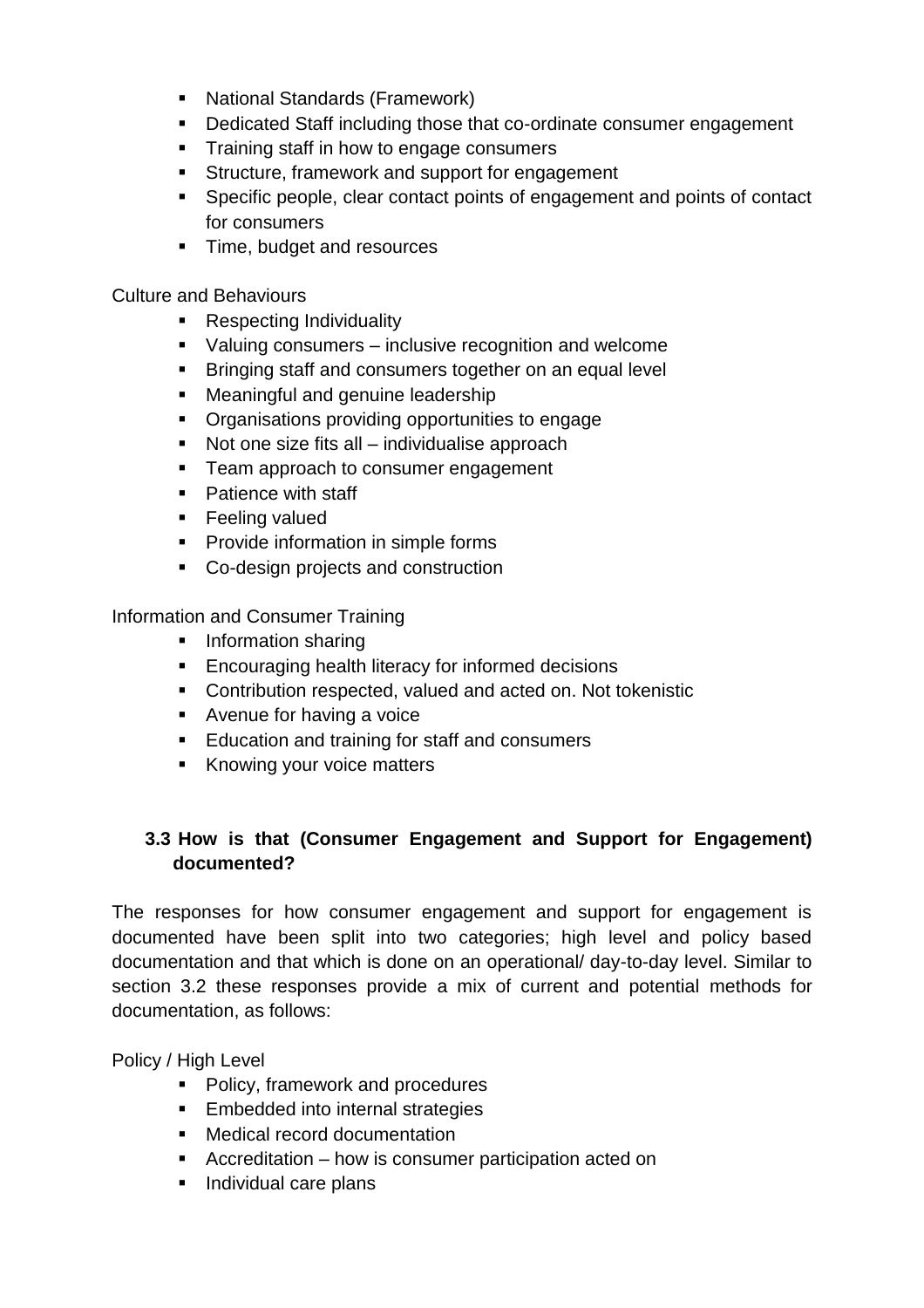- Documentation (pamphlets/info) which are reviewed by consultants
- **If** Identify that you have the patients consent
- **Information should remain in a clinical context**

Operational and Day to Day

- **Surveys: experience, exit, post case,**
- Responding to feedback actions are generated
- Patient stories
- **Pockets of excellence shared and highlighted**
- **Internet, intranet and social media mission and value statement**
- **Annual reports**
- **Monthly reports how many participated in various activities**
- **List consumers where they participate**
- Focus groups or video focus groups to document feedback post experience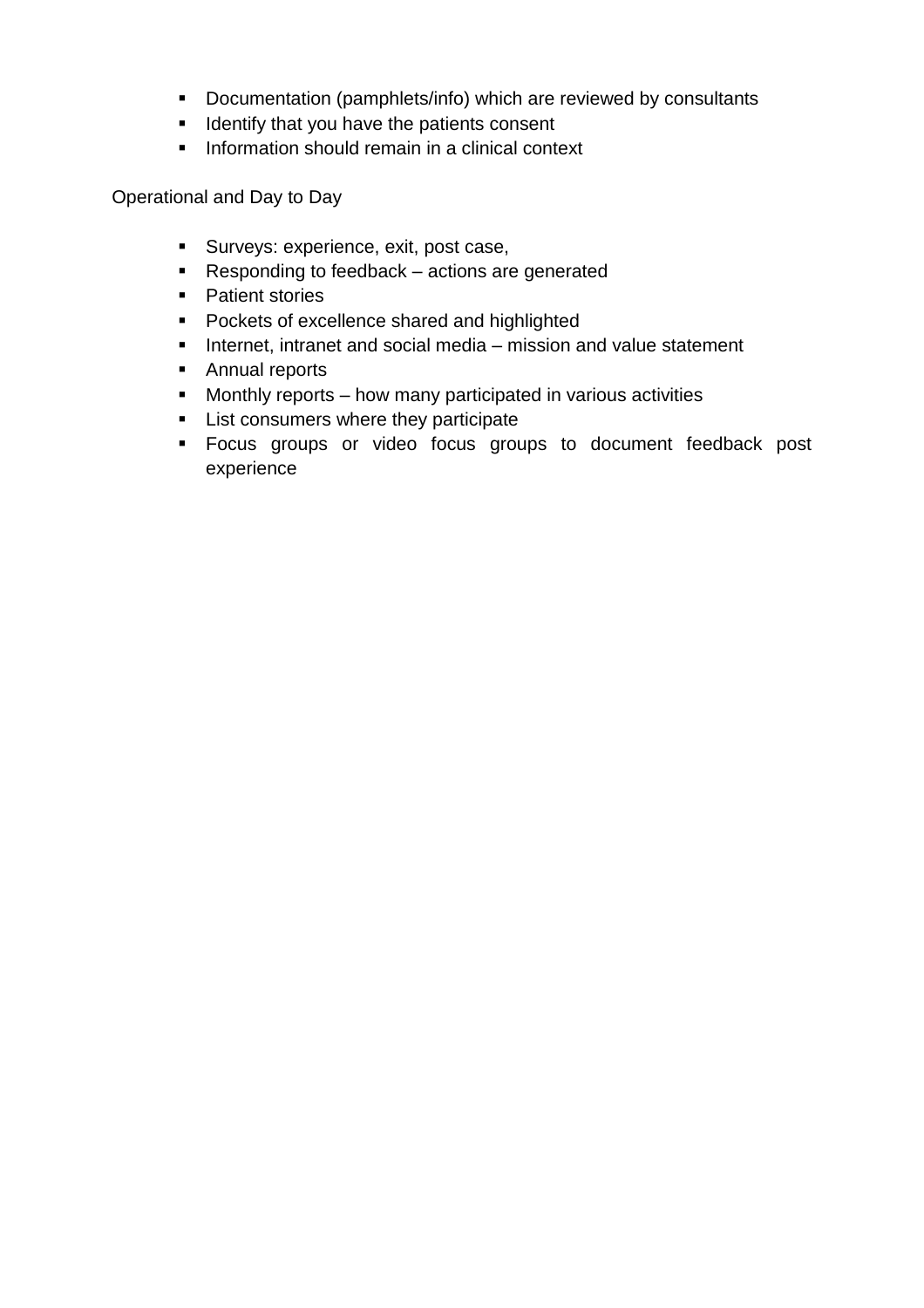## <span id="page-8-0"></span>**4.0 Session 2: Role Based Discussion Groups**

The second session focused on a role based discussion of opportunities. This session divided attendees into three consumer groups and two health care provider groups. Consumer groups were asked to discuss and respond to the following two questions:

- **Tell us one strategy that works well in your setting?**
- **Tell us one thing you would like to do to improve consumer engagement in your** setting?

The responses to these questions are summarised in section 4.1

Health service providers were asked to tackle similar questions with a focus on their own unique point of view. These questions were as follows:

- What resources are effective in supporting consumer engagement in your setting?
- Tell us one thing you would like to do to improve consumer engagement in your setting?

The health service provider responses are summarised in section 4.2.

#### <span id="page-8-1"></span>**4.1 Consumer Representatives**

The following provides a summary of the information provided by consumer groups. Items that were signalled out as of particular importance to the group when discussing in the forum have been highlighted in bold.

#### <span id="page-8-2"></span>*4.1.1 What strategies currently work well?*

- **Working groups that review Patient experience surveys and disseminate information e.g. Alfred Health**
- **Consumer involvement in staff recruitment e.g. interviews and group activities as observers to get the right people for engagement**
- **Active opportunities to train consumers e.g. that done by Star Health**
- **Engage consumers in "pledge" to engage in their own care management**
- **Including admin, consumers and volunteers in training and workshop** involvement
- Being treated as an equal
- Structured committees that are focused on consumers
- Patient Experience surveys that account for food, environment and service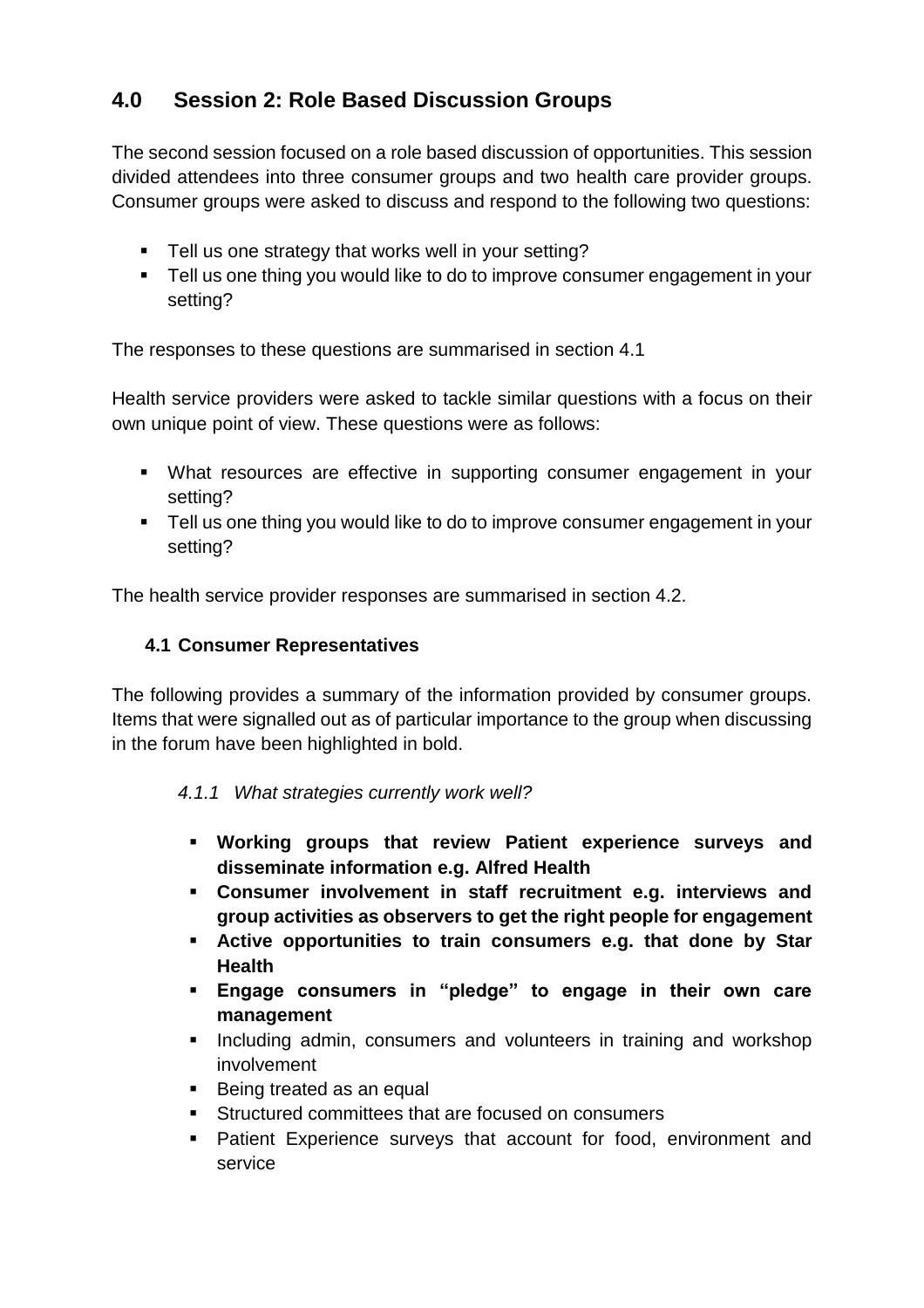- Consumer participation refined in operational committees
- **Valuing consumer voices**
- $\blacksquare$  Having a staff contact "go to" person
- Allowing consumer advocates to sit on all organisations and actively engaging their input in shaping strategic decisions
- Getting feedback noted, documented and followed up, including helping consumers through feedback and complaint processes

#### <span id="page-9-0"></span>*4.1.2 What could be done to improve consumer engagement?*

- **Use plain and simple language to improve engagement when consumers are involved including a list of acronyms and their meanings**
- **Consumers know their rights and responsibilities so that they know when they are not being treated appropriately and can participate in their own care**
- Access to internal email to encourage inclusion in processes
- Actively seeking partnership relationships between organisations
- Recognition by staff of value of consumer involvement e.g. broad skills
- **Make sure consumer reps have used the service they are consulting on** to avoid tokenism
- Match the advisory committee with the clients don't use new clients
- Consumer surveys with direct feedback to practitioner and department
- **Provide training to a consumer advocate that is funded (HIC training) and** clarifies advocacy and representation
- Making sure clients on consumer groups develop their own skills and strengths
- **IMPROVE and mandate training of consumers that are going to be involved** in the committee
- To coordinate, contribute and engage communication to avoid silo meetings
- Upfront in inductions informed of role and your expectation to perform
- **Formal training of staff on consumer engagement**
- Comprehensive care/holistic approach help doctors and professionals to understand each other
- Awareness, training and information communication
- Consistent approach to reimbursing the cost of involvement e.g. parking, meals
- Collect and look for common data in surveys
- **Engage people from CALD communities and Aboriginal and Torres Strait** Islanders in culturally respectful ways
- To educate consumers around being curious about taking control of their care
- **EXECT:** Active communication with all clients
- Get feedback from all consumers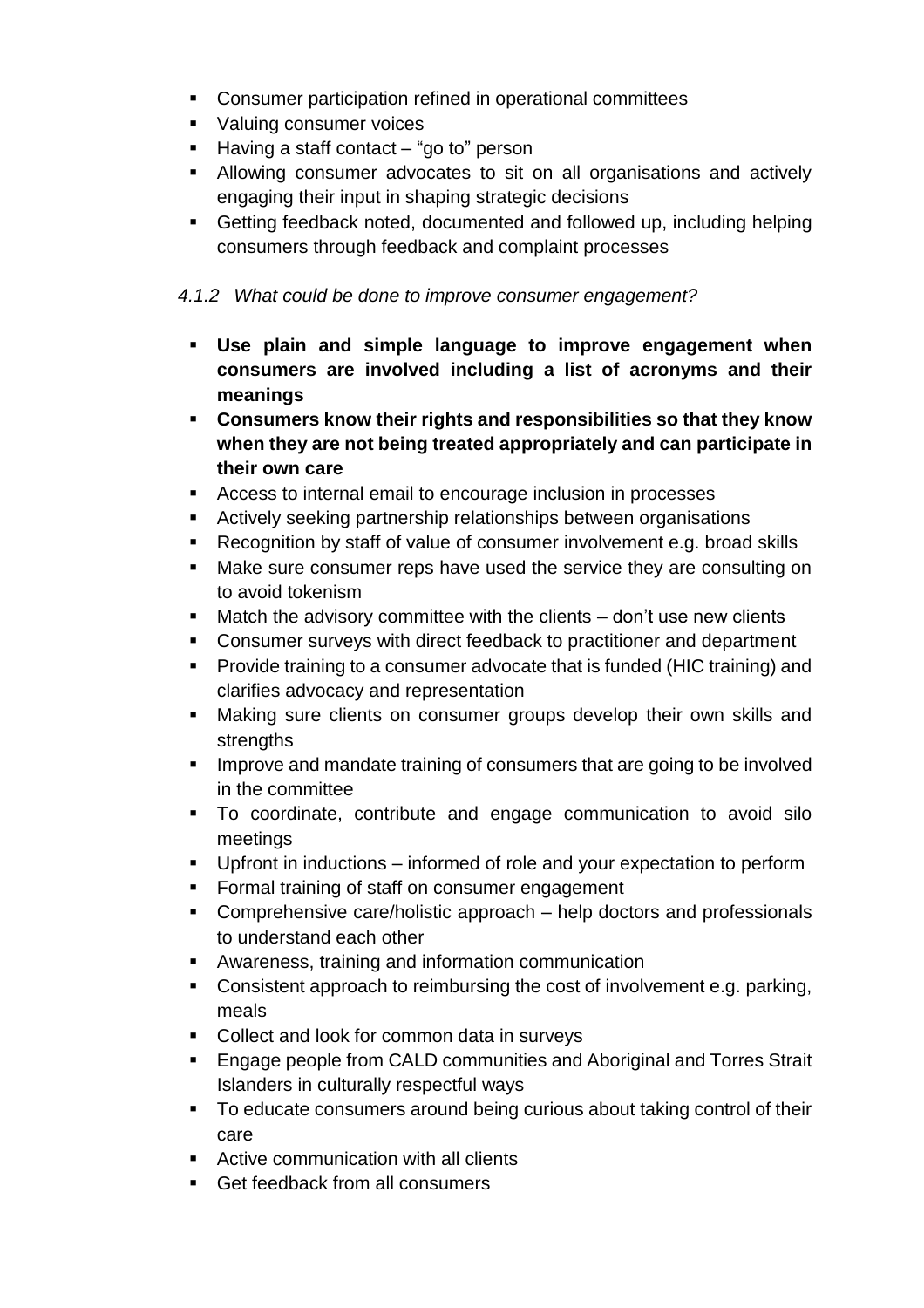#### <span id="page-10-1"></span><span id="page-10-0"></span>**4.2 Consumer Participation Coordinators (last two groups)**

*4.2.1 What resources are effective in supporting consumer engagement?*

- **Designated consumer roles**
- Using existing mechanisms such as clinical supervision models
- Consumers are equal meaningful engagement
- Right consumers, right training
- **Consumers on working groups/committees**
- External organisation drivers: Australian commission, standards, Safer Care Victoria
- **Process/mechanisms for hearing the lived experience/ sharing stories** (training/ in service/ education)
- Need consumer input for funding projects
- Peer support models
- Recruitment and on-boarding (expectations, roles and responsibilities
- Patient feedback satisfaction surveys, compliments/complaints, stories
- **Tools and quidelines/policy**
- **Governance Structure**
- Dedicated personal/team
- **Reimbursement**
- Partnerships/alliances
- Consumer registry
- Diversity of demographics
- **EXEC** Leadership within organisation

#### <span id="page-10-2"></span>*4.2.2 What could be done to improve consumer engagement?*

- Choosing the right person for a consumer facing role (needs passion)
- Co-design in service improvement and infrastructure planning
- **Health literacy including checks of understanding**
- **Empower the consumer training?**
- **Bring into undergraduate/ training curriculums**
- **Moving from advice to true partnership**
- **Incentives/reimbursement (could be a barrier)**
- **Utilising feedback data to improve**
- Seeing outcomes from feedback
- **Training with staff on working with consumers (facilitation of meetings)**
- Can't rely on individual people need systems to support
- Online platforms/forums
- **Diversity of consumer engagement**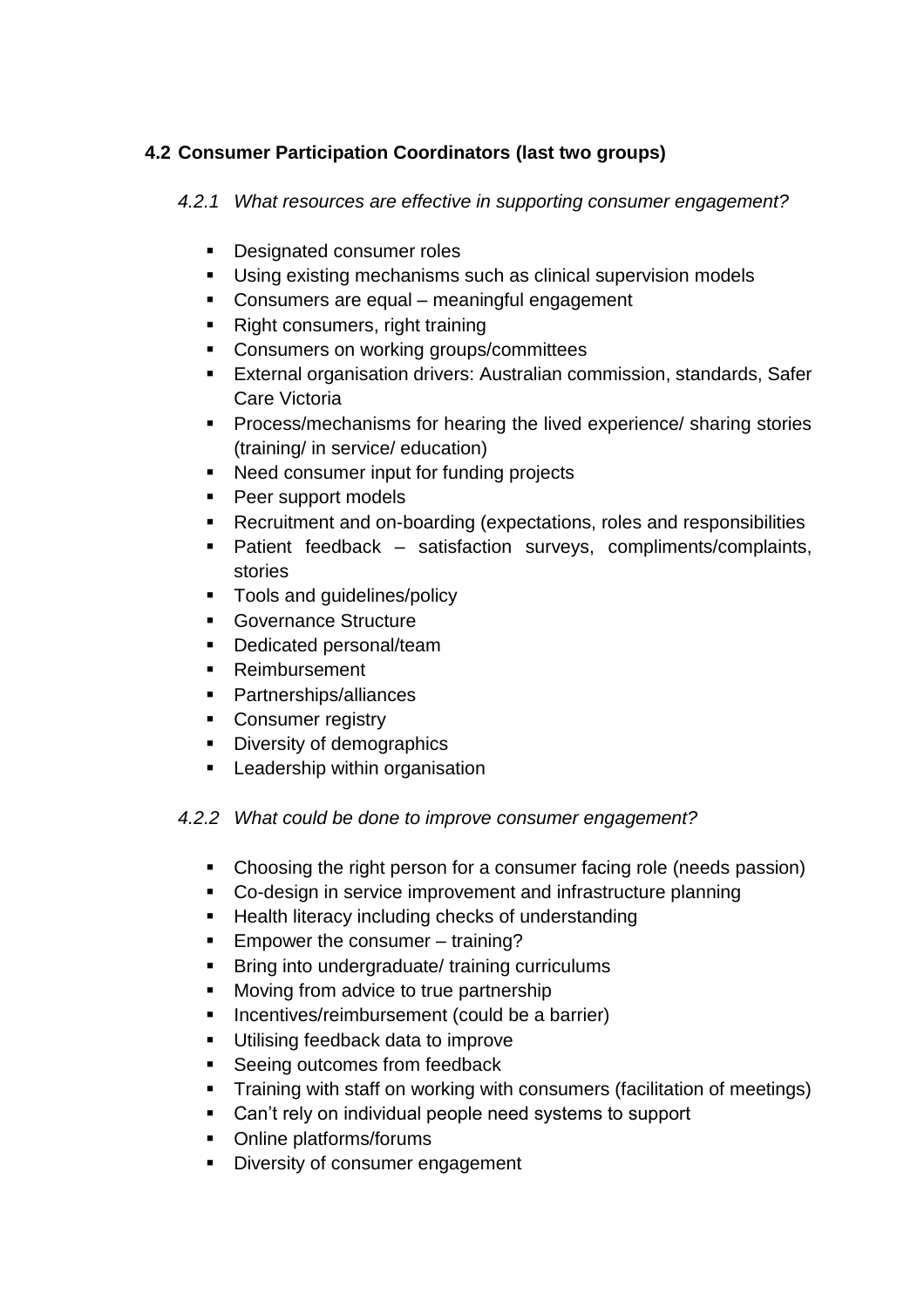Collaborative training – set up networks with information sharing between all parties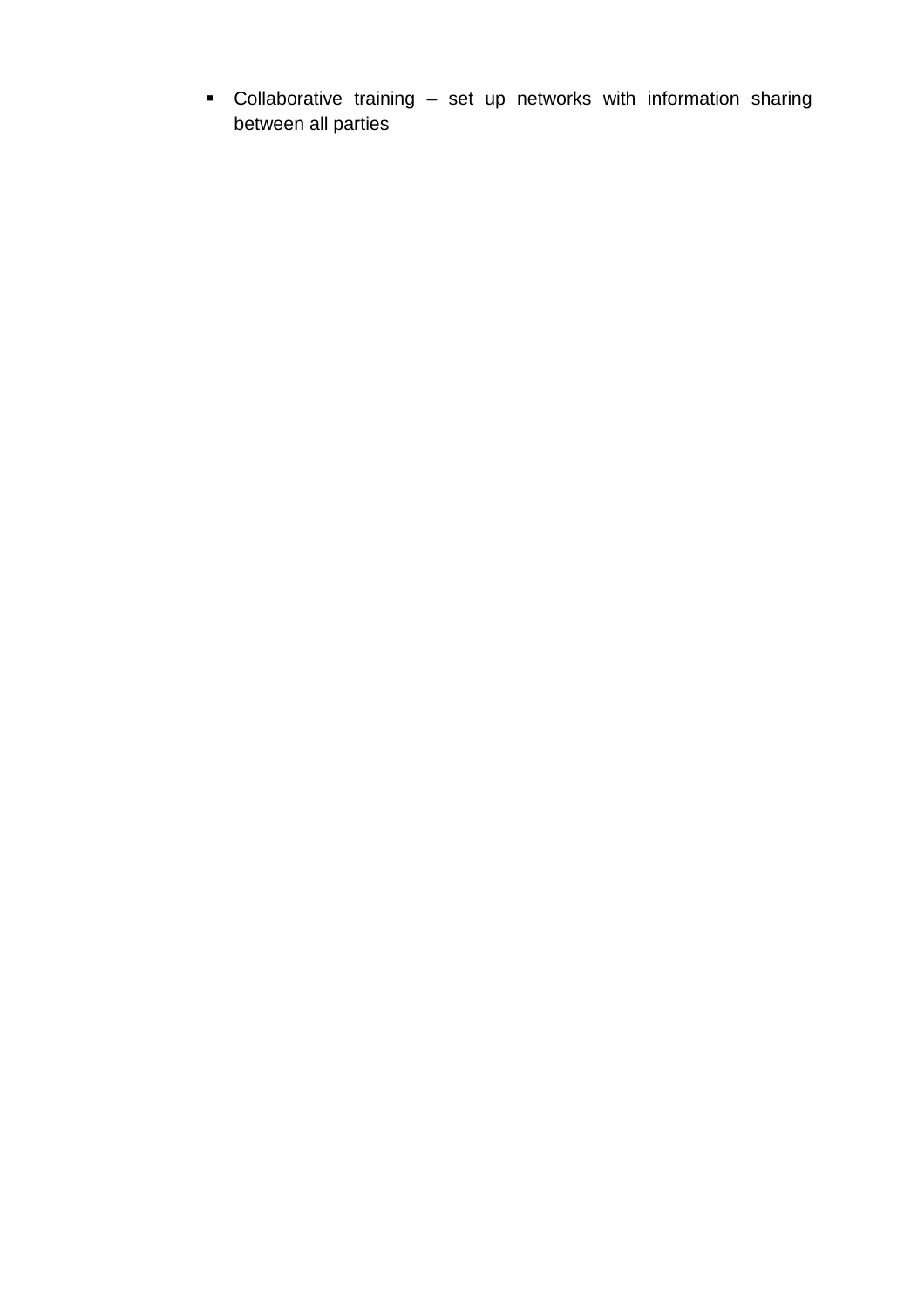## <span id="page-12-0"></span>**5.0 Panel Session: Advocacy – Resourcing – Recruiting**

A presentation session around advocacy, resourcing and recruiting was a central focus of the forum. This session included three speakers with different experiences and approaches to consumer advocacy. The panel members included:

- Ron Ipsen: Voices of the Valley
	- o Mobilising the community to improv health support following the Latrobe Valley mine fires
- Nathalie Cook: MPN Alliance Australia
	- o Advocated for myeloproliferative neoplasm (MPN) patients to access PEGylated interferon. First consumer led drug listing with Pharmaceutical Benefits Advisory Committee (PBAC)
- **Jacqui Gibson** 
	- o Carer and consumer representative

These presentations were three very different takes on the change that can be affected by individuals and small groups, and the invaluable help that can be given by those in the health care industry. At the conclusion of the session, Ron Ipsen was asked if there was anything he would have done differently as an advocate for his community and in response answered "I would have believed that it was possible to achieve something earlier". This provides a valuable piece of inspiration for all advocates moving forward, that affecting change is possible even in the smallest groups and with limited resources.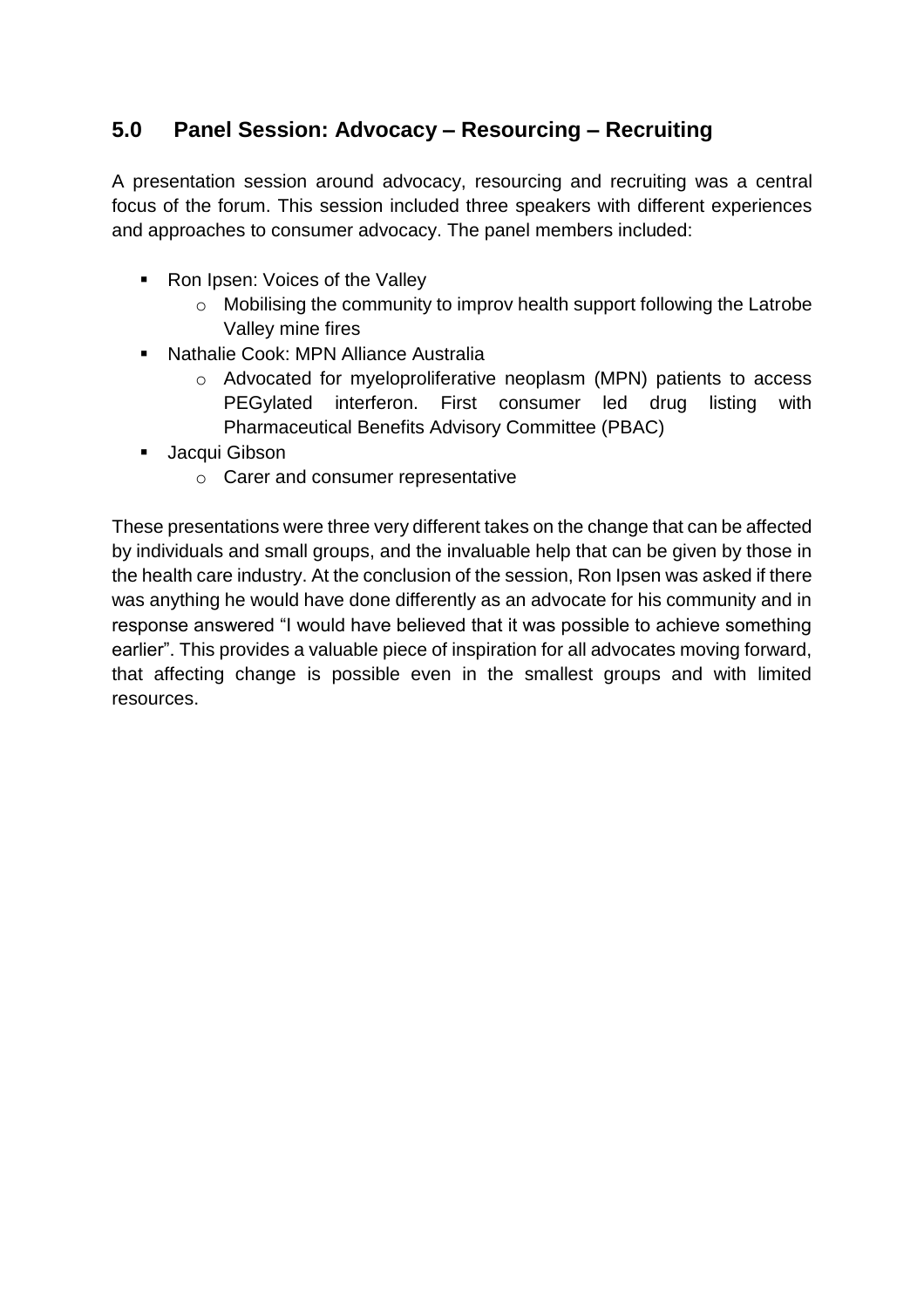## <span id="page-13-0"></span>**6.0 Session 3: Short and Long Term Goals for Consumer Engagement**

Working in Service Provider groups, participants were asked to work with consumers to identify short term and long term organisational goals. These simple and implementable goals were recorded for documentation and ongoing reference. Providers that were willing to share these goals have had them recorded in the following sections as a key outcome of the forum.

#### <span id="page-13-1"></span>**6.1 Calvary Health Care Bethlehem**

Short Term Goals

- To get consumer representatives together on a regular basis (quarterly?) as a group
- **Include consumer representatives on transition committee over-seeing the** moving of the hospital
- Communicate with customers about moving the hospital to a new location

Long Term Goals

 Maintain a caring culture through multiple hospital transitions over the next five years with consumer integration

#### <span id="page-13-2"></span>**6.2 SMPCP Community Consumer Collaboration Group (CCCG)**

Short Term Goals

- **Develop Networks with consumer groups in other Vic regions**
- **Better transparency from Local Health Department about food standards** and hygiene of other businesses (e.g. hairdressers)

Long Term Goals

 Greater transparency by Local Government Health Departments on local compliance

#### <span id="page-13-3"></span>**6.3 Monash Health**

Short Term Goals

- Chair training consistent committee support person for each committee
- Peer support discussion forum, complete the loop ensuring outcome feedback

Long Term Goals

■ Sitting fees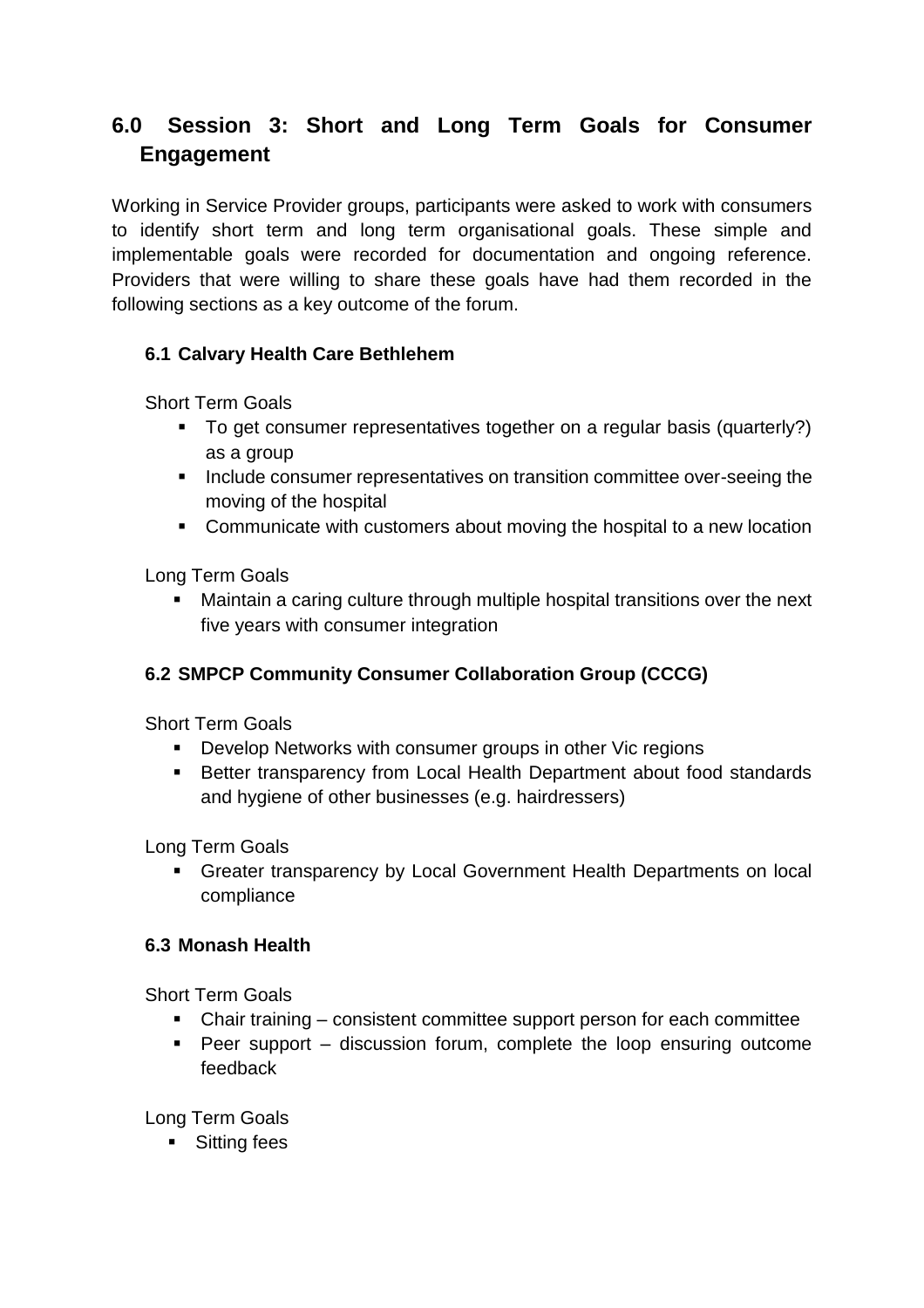#### <span id="page-14-0"></span>**6.4 Alfred Health**

Short Term Goals

- Training and support of consumers and staff meaningful engagement for all
- Audit of consumer involvement

Long term Goals

**Establish consumer portal to share projects, wins, resources and outcomes** 

#### <span id="page-14-1"></span>**6.5Star Health**

Short Term Goals

- Gather consumer reps together to share their ideas and provide support
- **Induction training to include how to have an effective voice**

Long term Goals

- **Develop pathways for consumers** 
	- o Create opportunities through volunteering to build skills and support into workforce

#### <span id="page-14-2"></span>**6.6Cabrini Health**

Short Term Goals

**training and support of staff and consumers** 

Long term Goals

**Incorporate the voice of the consumer in training of staff and strategy**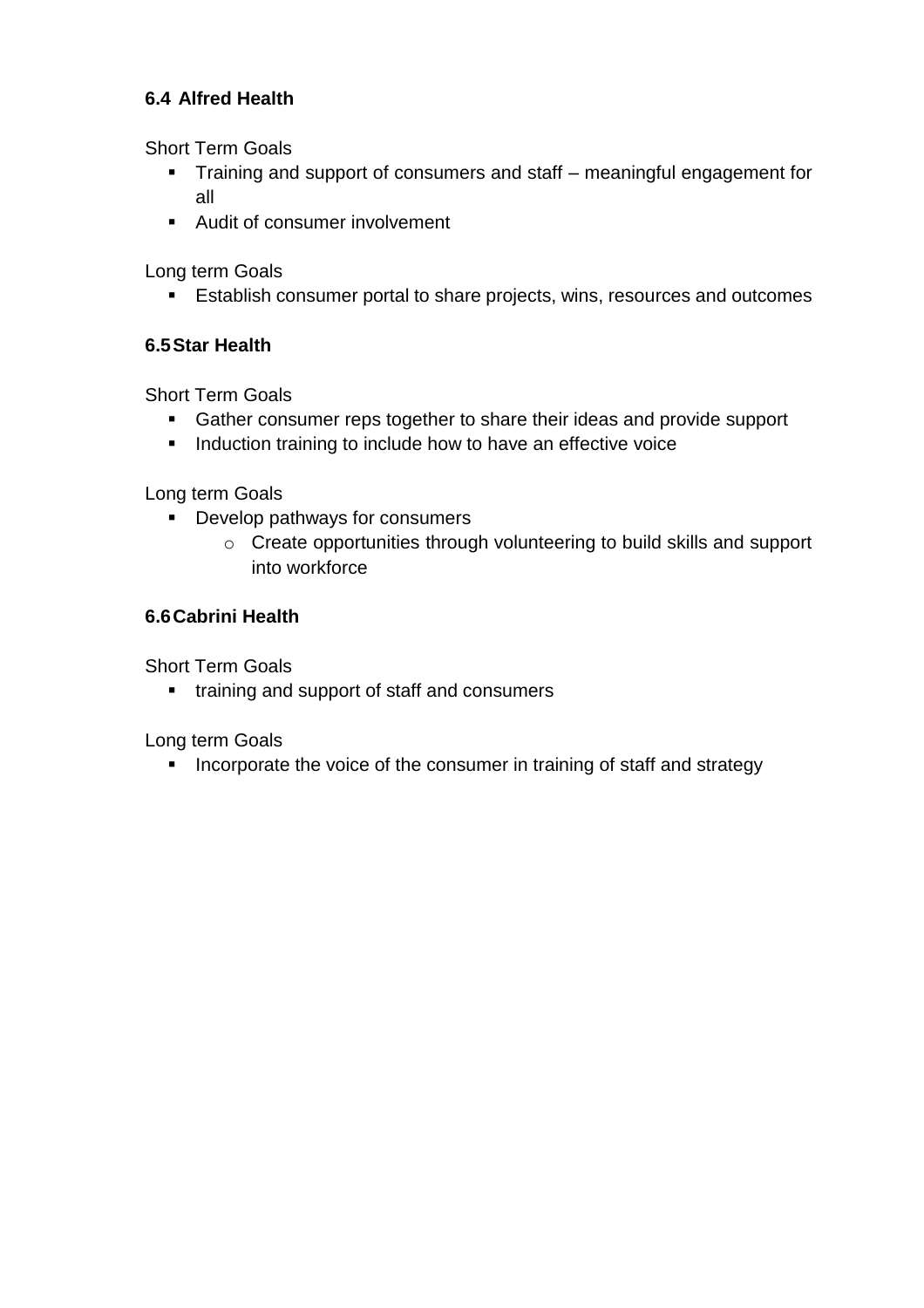## <span id="page-15-0"></span>**7.0 Next Steps and Conclusion**

Based on the wealth of knowledge and ideas that arose from this forum, one of the key outcomes is the recording of attendees and their interests to help build valuable partnership networks moving forward. This information has been compiled and shared in section 7.1.

#### <span id="page-15-1"></span>**7.1Contact Details and Interests**

The following table includes the names and interests of attendees to the forums for future collaboration and ongoing development of the key themes that arose on the day. Attendees that have indicated that they are willing to share their contact details will have their details provided as an appendix to this report.

| <b>Name</b>     | Contact? | <b>Interests</b>                                                                                                                                                                                                                                                                                                                                                                                                                                                                                                                 |
|-----------------|----------|----------------------------------------------------------------------------------------------------------------------------------------------------------------------------------------------------------------------------------------------------------------------------------------------------------------------------------------------------------------------------------------------------------------------------------------------------------------------------------------------------------------------------------|
|                 | (Y/N)    |                                                                                                                                                                                                                                                                                                                                                                                                                                                                                                                                  |
| Jill Linklater  | Y        | <b>Consumer Health Literacy and Advocacy</b><br>Consumer Training in their role on committees<br>Helping consumers become involved and have a voice and<br>use their voice in communicating their quality of life needs<br>and goals to their doctor                                                                                                                                                                                                                                                                             |
| Veronika Plinte | Y        | <b>Education Training Course for First aid</b><br>Research on treatments available<br>Improving written communication/brochures/website<br>Research study/reports on actual outcomes and changes<br>because of meetings                                                                                                                                                                                                                                                                                                          |
| Amy Lewis       | Y        | Evidence of consumer input<br>What evidence to collect<br>How to collect it<br>How to demonstrate outcomes of input<br>Network with another consumer participation staff<br>Training for staff<br>How to partner with consumers<br>How to co-design<br>How to collect evidence<br>Training for chairs<br>Training for consumer<br>Governance<br><b>National standards</b><br>How to be an effective advocate<br>How to operate on a committee<br>Communication to influence<br>Quality and safety data<br><b>Health Literacy</b> |
|                 |          | Diversity and Inclusion<br>Policy and Procedure                                                                                                                                                                                                                                                                                                                                                                                                                                                                                  |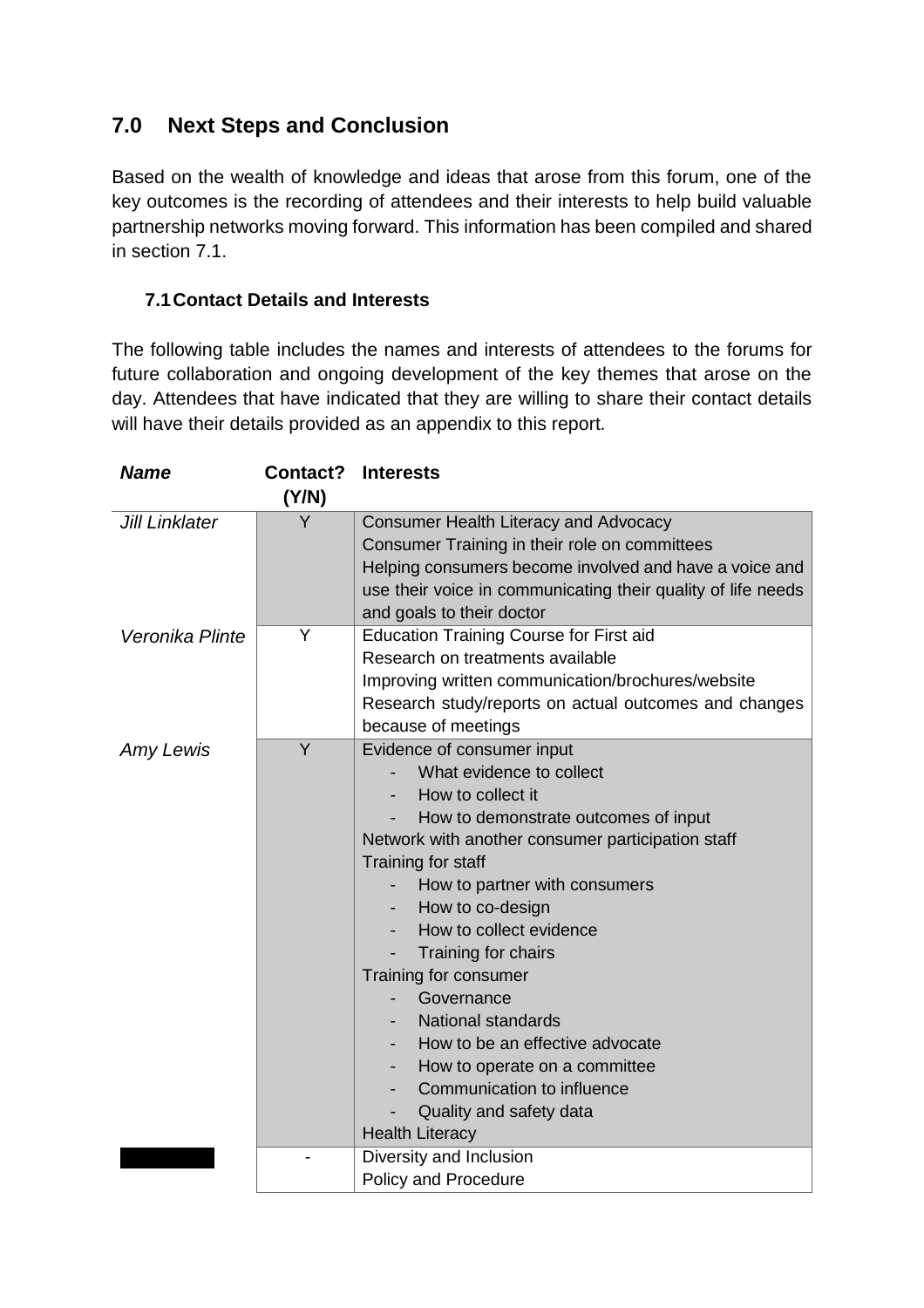| <b>Name</b>          | Contact? | <b>Interests</b>                                            |
|----------------------|----------|-------------------------------------------------------------|
|                      | (Y/N)    |                                                             |
|                      |          | Developing and establishing pathways for consumers and      |
|                      |          | volunteers                                                  |
| <b>Sandy Scherer</b> | Y        | Networks for Knowledge sharing                              |
| <b>Toula Saltas</b>  |          | Common surveys                                              |
|                      |          | Gathering common data across organisations                  |
|                      |          | <b>Health Literacy course</b>                               |
|                      |          | Training specs for chairs/ consumers on committees          |
| Lauri Unkovich       | Y        | Network of consumer coordinators                            |
|                      |          | Training                                                    |
|                      |          | Chairs of committees                                        |
|                      |          | Consumers for committee engagement                          |
|                      |          | Staff dealing with consumers                                |
|                      |          | Health literacy for consumers                               |
| Mark Heenan          | Y        | Training all aspects                                        |
|                      |          | How to engage consumers in meaningful ways                  |
|                      |          | How to record consumer engagement for evidence for          |
|                      |          | accreditation                                               |
| Coral Iceben         | Y        | Consumer advocate                                           |
|                      |          | Health care in the home                                     |
|                      |          | Rehabilitation                                              |
|                      |          | Food safety                                                 |
| Fiona                | Y        | <b>Health literacy</b>                                      |
|                      |          | <b>Consumer training</b>                                    |
|                      |          | Staff training<br>Staff CP networks across CMPCP            |
|                      |          |                                                             |
|                      | Y        | Promotion of consumer/community engagement/orgs             |
| Lauren               |          | Research<br><b>Health Promotion</b>                         |
|                      |          |                                                             |
|                      | Y        | <b>Improved Data Collection</b><br><b>Training Networks</b> |
| Jacqui Gibson        |          | Joint training with clinical staff                          |
|                      |          | Consumer engagement                                         |
|                      |          | Co-design                                                   |
|                      |          | <b>Quality issues</b>                                       |
|                      |          | Risk management                                             |
| Micaela              | Y        | Different methods of engaging with a broad range of people  |
| Drieberg             |          |                                                             |
|                      | N        | Pain Management                                             |
|                      |          | <b>Patient Experience Survey</b>                            |
| Irene Havryluk-      | Y        | Patient info                                                |
| Davies               |          | Discharge to home                                           |
|                      |          | Community care/care in the home                             |
|                      |          | <b>Nutrition</b>                                            |
|                      |          | <b>Palliative Care</b>                                      |
|                      | N        | <b>Patient Ethics</b>                                       |
| <b>Ash Thornton</b>  | Υ        | Consumer training                                           |
|                      |          |                                                             |